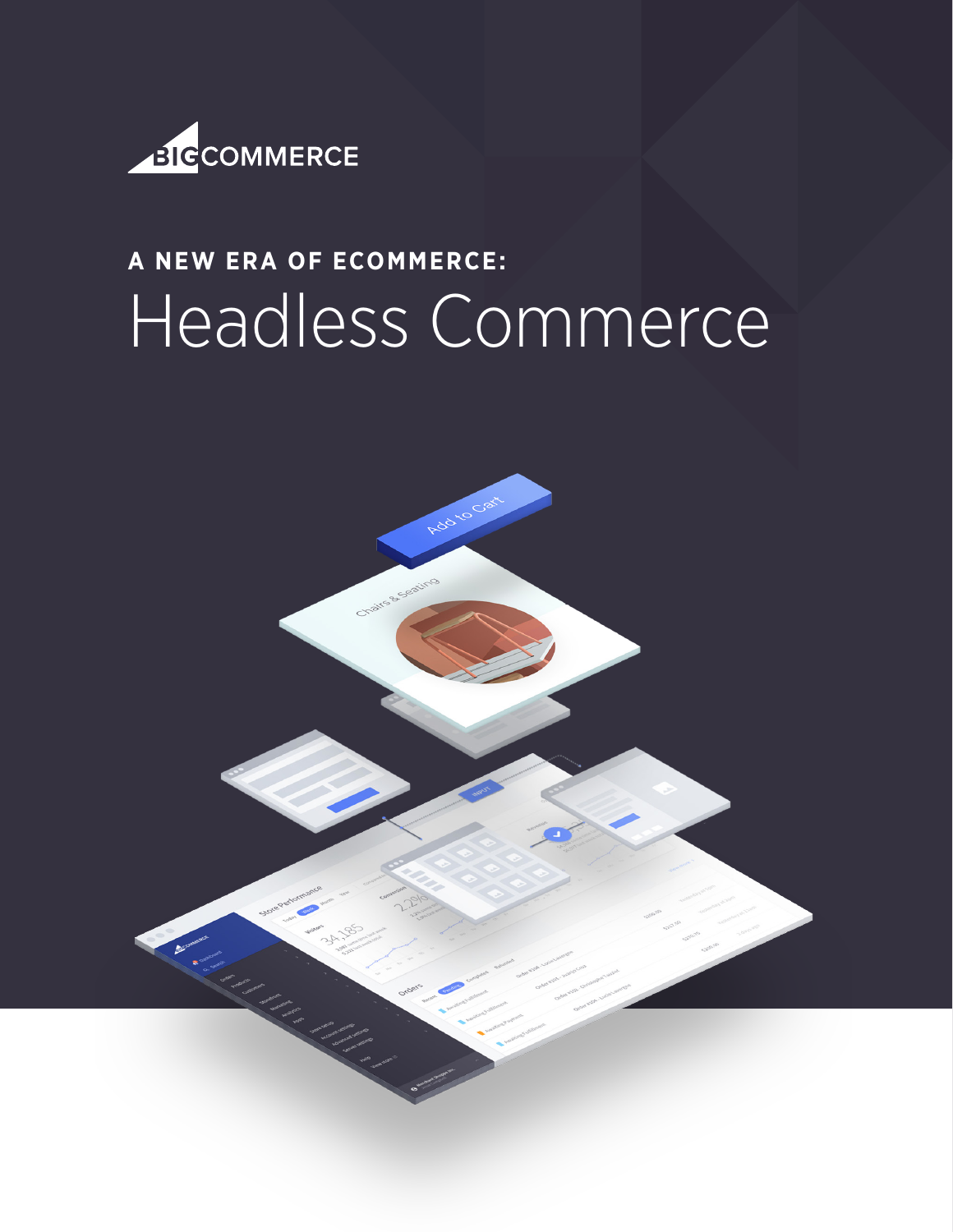# A New Era of Ecommerce: Headless Commerce

Changing buyer habits are proving the link between content and commerce can no longer be ignored. While legacy ecommerce platforms struggle to keep up, SaaS innovations have helped retailers adapt and prosper without having to rip and replace existing ways of doing business.

In this white paper, you'll learn how a headless commerce architecture allows high-volume brands to operate with the best-of-breed solutions, flexibility at scale and content-first approach shoppers demand. In addition, we'll explore why merchants, and partners, need a headless commerce solution to take full advantage of CMS options, such as WordPress; digital experience platforms, such as Acquia; and single page app frameworks, such as React, that are already in place.

We'll also cover:

- How content and commerce require a new kind of ecommerce platform
- Pre-packaged offerings and flexible plug-ins
- How developers can seamlessly weave existing content management platforms, such as WordPress, into headless ecommerce solutions
- Why monolithic ecommerce platforms are becoming obsolete and how to explore prepackaged options and flexible connector approaches

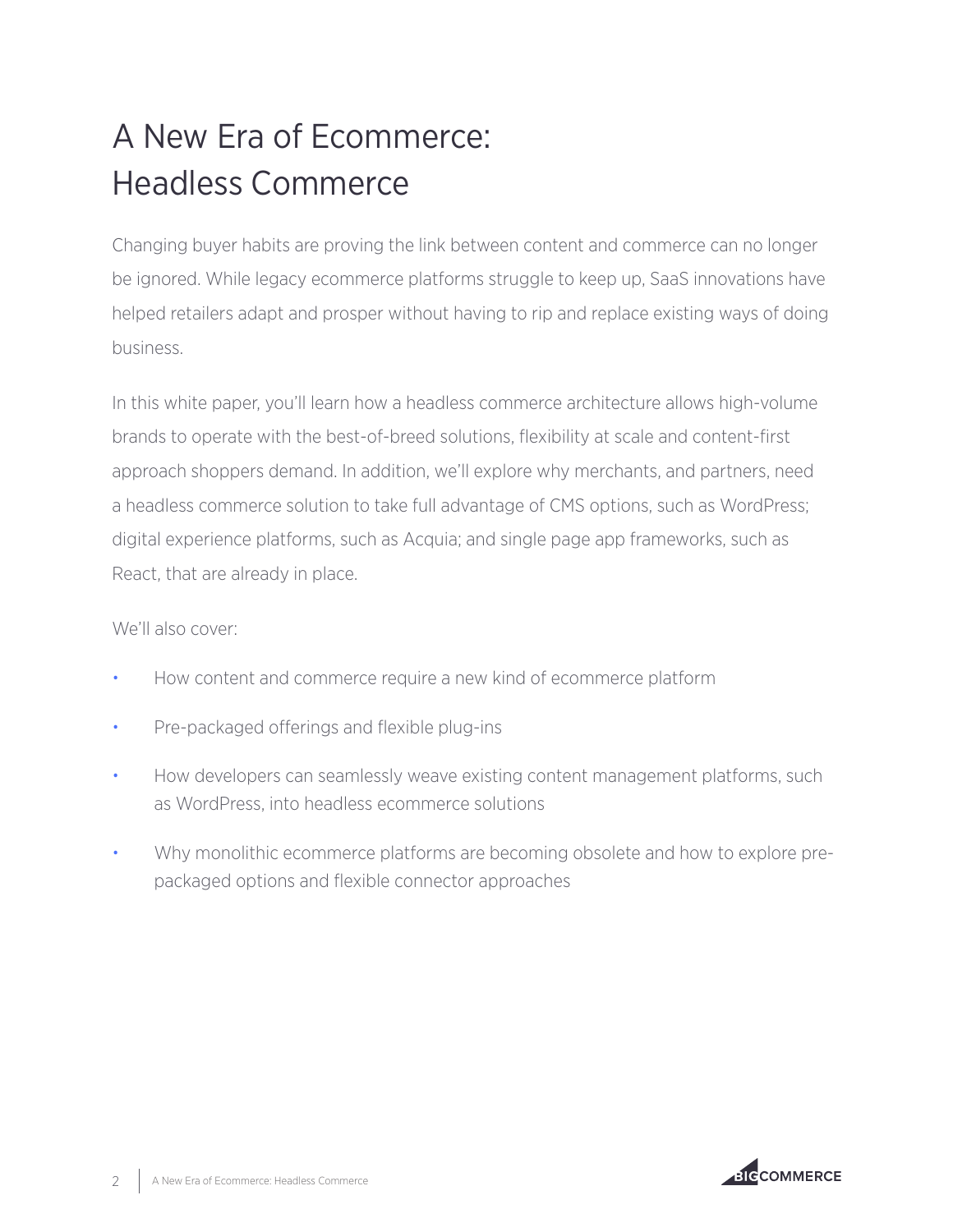## Understanding headless commerce

Headless commerce decouples the presentation layer — in most cases the template or theme — from the ecommerce platform. This allows more flexibility in content management and delivery, UX and SEO; and also why it's sometimes associated with decoupled commerce.



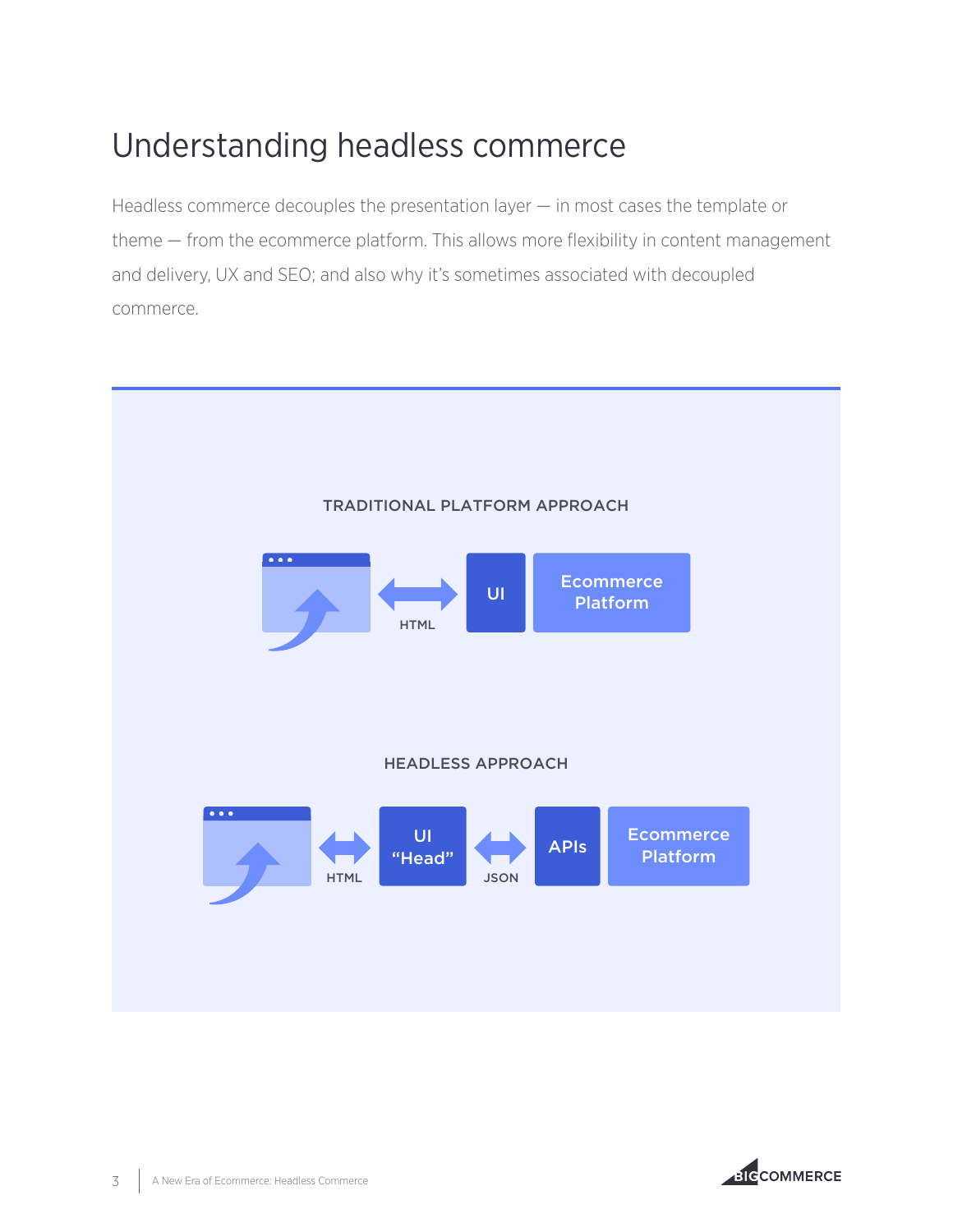The ecommerce platform can still connect to all the backend needs, from inventory management to ERPs, OMS tools and PIMs via APIs. In this model, the platform serves up PCI compliance, security, fraud management and inventory management while connecting to the key infrastructure points mentioned above.

#### Benefits of decoupling the presentation layer from your platform:

- Content management systems and digital experience platforms present brands in the best possible light by driving an experience-led look and feel
- Removes the need to compromise content, commerce or experience
- CMS systems (such as WordPress) are better equipped to drive content experiences that increase brand value perception and drive shoppers to buy

#### **HEADLESS COMMERCE VS. DECOUPLED COMMERCE**

The short answer: they're not the same.

#### Headless commerce

Headless commerce gives mid-sized companies the agility to move and grow fast by enabling teams to work within their existing ecosystem instead of being forced into a new platform.

Businesses can develop the front-end in WordPress and simultaneously manage logistics and commerce in the backend, versus relying on a single system to do both flawlessly. When you add support to the mix, it fits under the umbrella of Commerce-as-a-Service (CaaS).

Another major advantage to headless commerce, is that it allows marketers to better couple content with commerce. For merchants with a site built around established, SEO-optimized content, it serves as a much better alternative to moving content to a static ecommerce site, where traffic can be lost. Or worse, awkwardly bolt content to the commerce site.

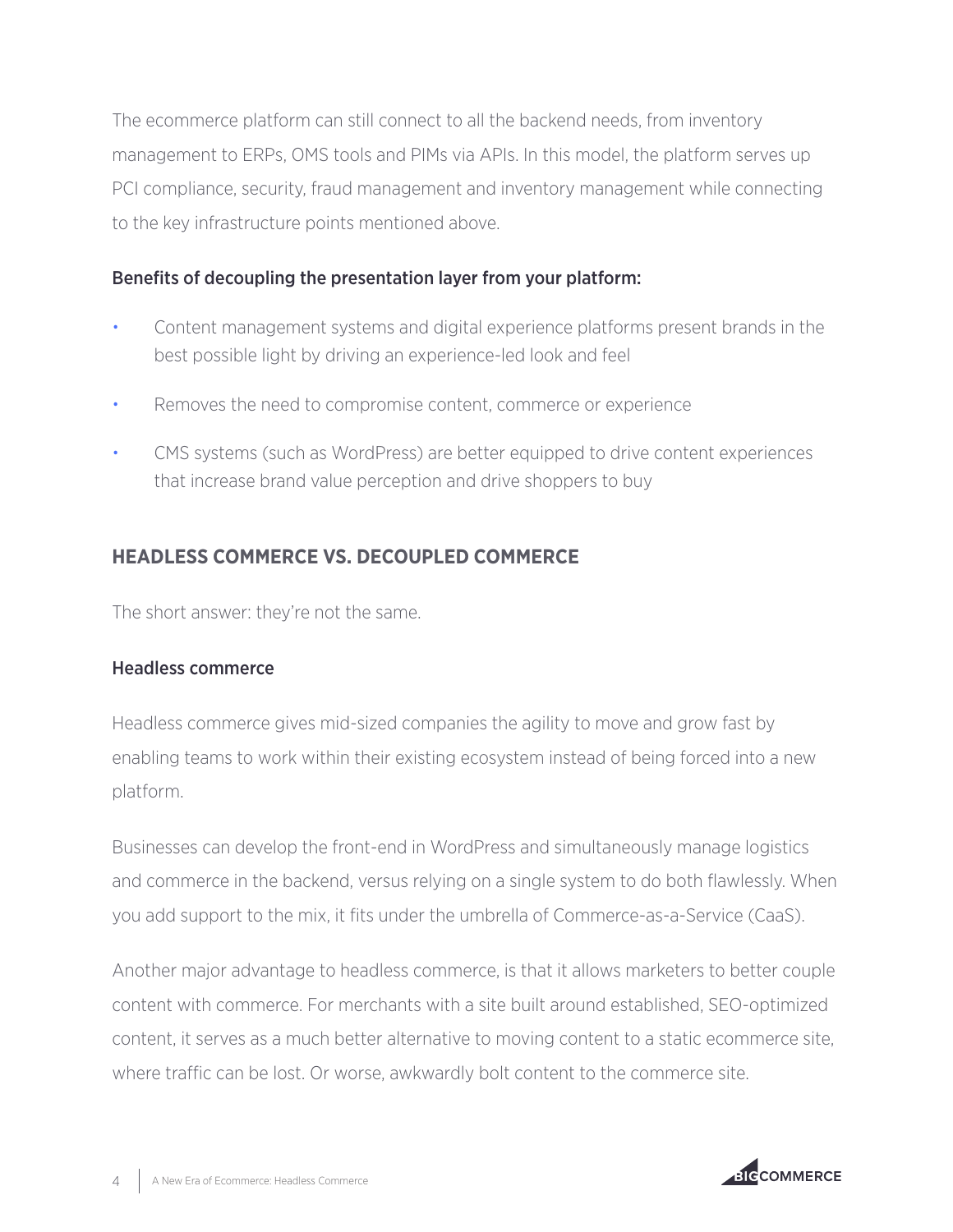#### Decoupled commerce

Decoupled commerce is an option for enterprise customers with vast sections of their online presence needing a commerce microservice delivered via API. An enterprise's online presence is often powered by a content-rich platform that would be difficult to deliver within a monolithic or commerce-led platform.

#### **THE STATE OF ECOMMERCE PLATFORMS**

What happened when you wanted to start an online store 20 years ago? You purchased a monolithic system that wasn't easily customizable. Your choices were limited in terms of using any best-of-breed solutions without employing an army of developers to integrate it, or you used a solution separate of your monolithic system.

Over time, commerce-led SaaS platforms emerged. Built with the central purpose of selling in mind, this software-driven solution gave you options for customization — plugin components without huge integration expenses. The platforms were designed to allow you to connect or plug-in other options, such as marketing tools that needed the platform data to function optimally.

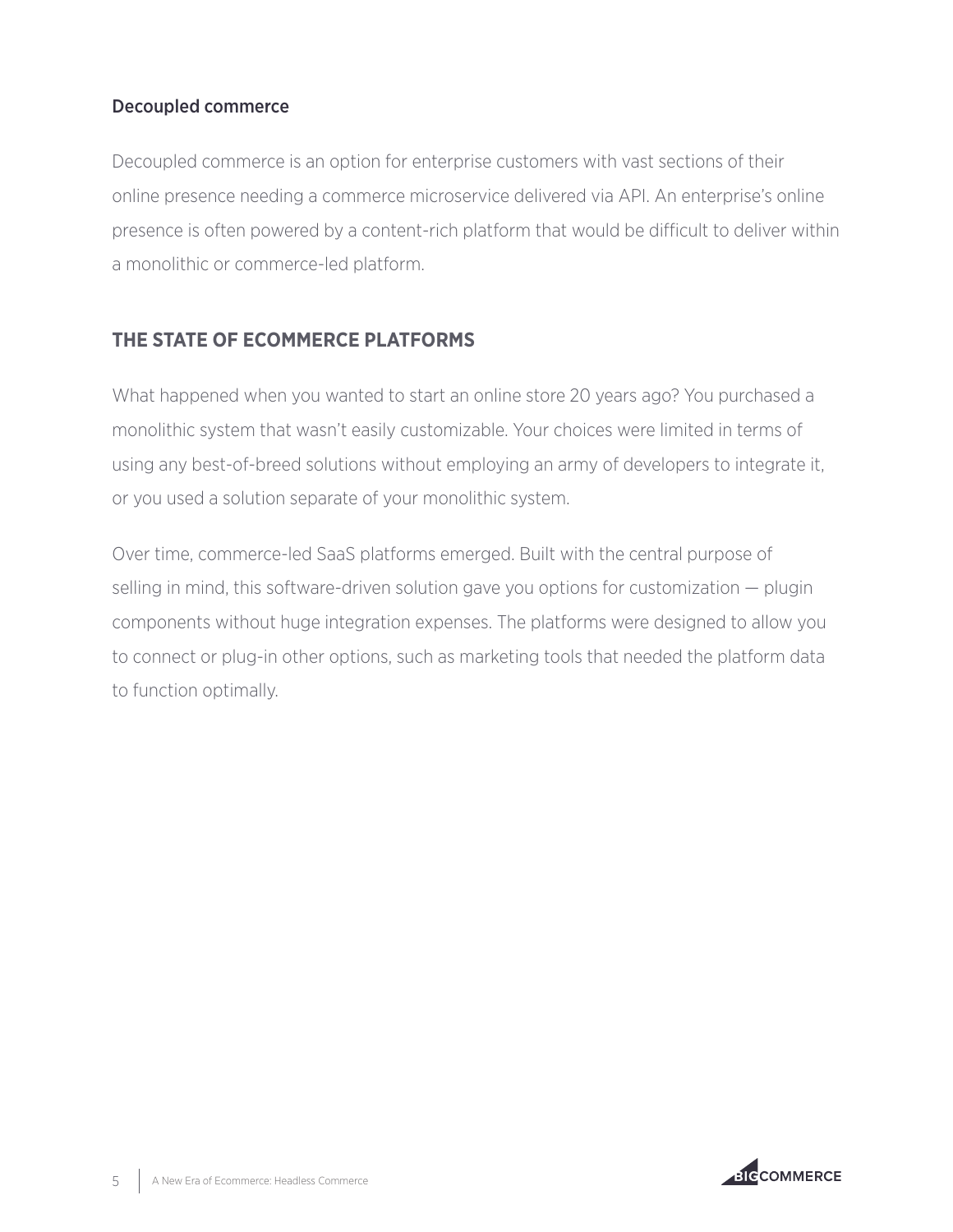# Headless commerce: moving from a monolithic model

While monolithic offerings take away choice and lack the ability to iterate fast enough to stay relevant, CaaS is committed to a consultative strategy that helps get the right solution bundled together for your client.

#### **THE END OF THE MONOLITHIC ERA**

Slow go-to-market timelines, high development costs, delays in innovation — traditional ecommerce models simply can't keep up with the agility and customization of CaaS. Here's why more brands are moving to a CaaS ecommerce model.

#### APIs deliver commerce where needed

Headless commerce takes the core functionality and services of a SaaS ecommerce platform, removes the presentation layer, and gives you the ability to specify where commerce takes place and what data needs to be surfaced. All done utilizing a large swatch of APIs.

#### Flexibility and customization

The commerce-led platform stepped away from the monolith by making it relatively easy to include functionality like shipping logistics, PIMs, ERPs, or to extend, modify, and enhance through apps and custom development alterations to the front end (such as pop-up banners, email or plugins).

#### Data moves in seconds, not hours

The headless commerce model moves further away, aligning itself more closely with a microservices or decoupled approach without the over complexity and investment costs of those approaches. And it's driven by the need to ensure anything plugged in can run quickly — through robust APIs or other means.

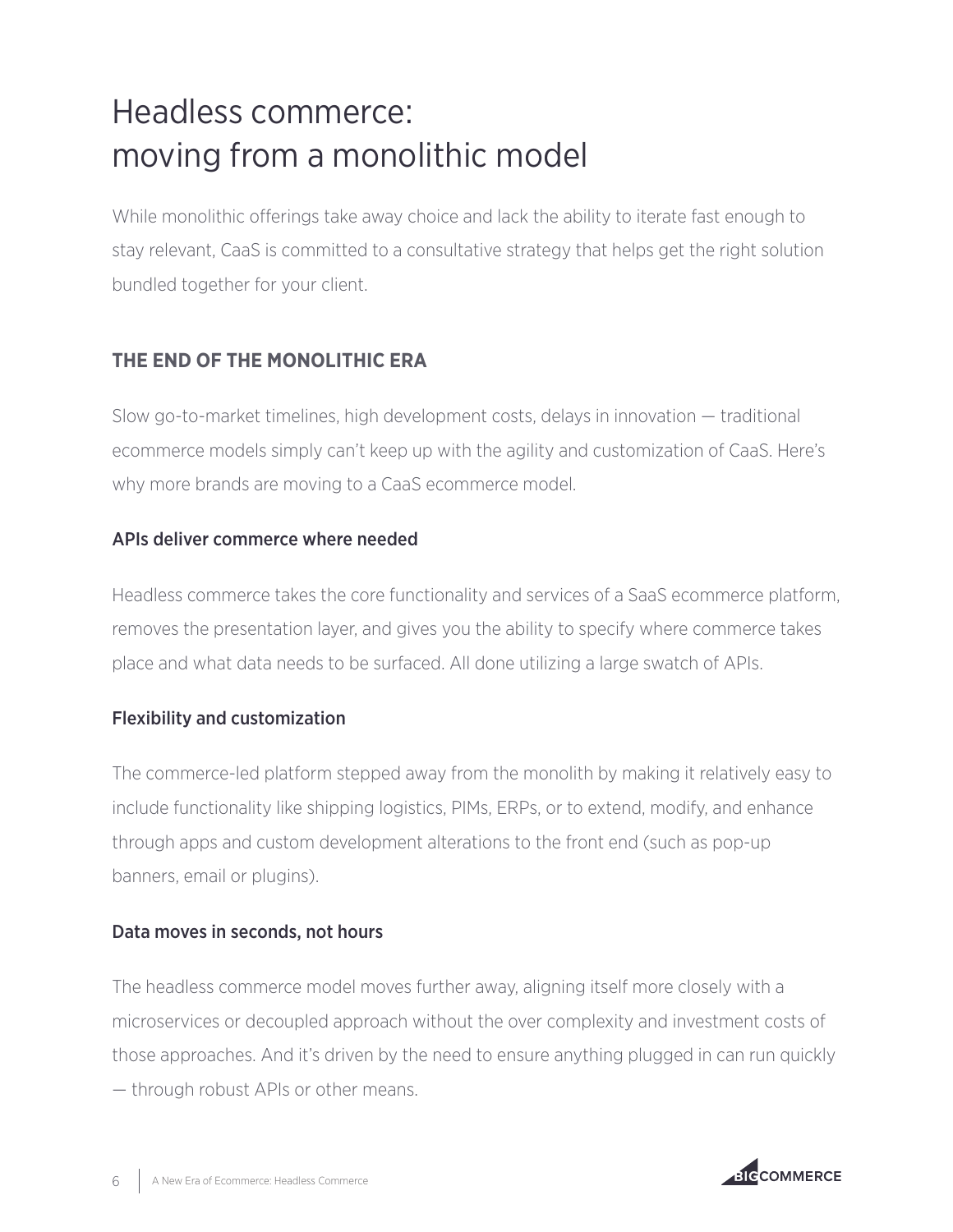## What it means for agencies and retailers

For organizations actually building a commerce store, or redesigning an existing one, it means a modular, streamlined approach that delivers what you need. Brands can reap the inherent benefits that come with a SaaS platform, but with the flexibility of choice when it comes to presentation layer.

Another way to think of headless commerce is that all the components are modular. It's not quite Android (open) vs. Apple (closed, permission-based). It's a hybrid middle approach with a defined structure. It's an approach that welcomes the newest best-in-breed solutions to join the game with a commerce engine designed to let them hop on board.

It's a pattern-based, repeatable system that allows the rapid adoption of new technologies and trends. For example, there's isn't a video hosting platform out there capable of clickto-shop-in-video commerce — but with CaaS, it's possible to enable click-on items in-video with shop technologies.

Monolithic systems have always paid lip service to openness, but when the critical components that used to only come in the monolithic system become truly open, that's a game changer.

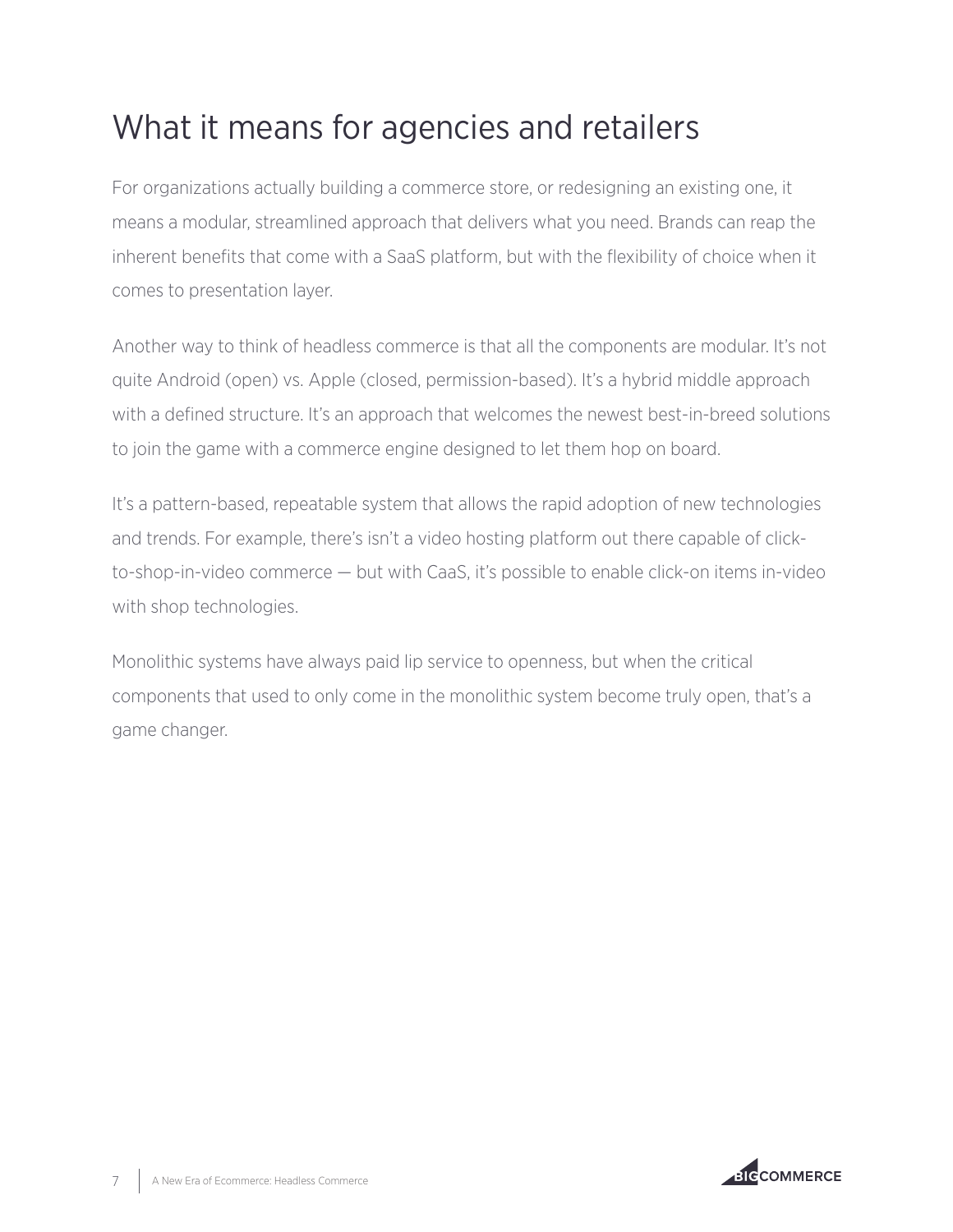### Headless commerce: the checklist

Everyone who offers solutions to commerce companies are talking about openness. But there are varying degrees of openness. If headless commerce is the right option for your agency and your clients, there are several important considerations for your business to explore.

It's critical for companies who express they have headless, decoupled or microservices, to understand if the tools provide the best-in-breed solutions you know will work for your client. This openness should exist without forcing compromises in other areas, or a force-fit into a predefined box.

| An agnostic commitment: Is the platform truly neutral about allowing vendors to<br>create connections and plug-ins? Is the platform designed for multiple connections?<br>How many endpoints are opened and are they bi-directional?                                                                                                                                   |
|------------------------------------------------------------------------------------------------------------------------------------------------------------------------------------------------------------------------------------------------------------------------------------------------------------------------------------------------------------------------|
| API-centric: Look for highly-efficient, or unlimited API call volumes and multiple<br>endpoints. There should be a heavy focus on API development and throughput in the<br>product roadmap and well-vetted developer documentation.                                                                                                                                    |
| Solid, scalable and secure: Solutions should seamlessly weave the various best-in-<br>breed solutions together without risking security.                                                                                                                                                                                                                               |
| PCI compliance: Look for a platform that can manage PCI compliant checkout and is<br>willing to guarantee security without reducing flexibility, or restricting the number of<br>gateways. For more enterprise use cases, the ability to forgo platform-powered PCI<br>compliance through server-to-server checkout and payment experiences should also<br>be present. |
| Simplified & highly-scalable catalog: Merchants outgrow CMS-based websites<br>when catalogs get larger and more complex. Look for solutions that can handle 600<br>options/variants per product, without any catalog size restrictions.                                                                                                                                |
| Detailed documentation: There should be well-documented developer materials to<br>ensure seamless connections and plug-ins.                                                                                                                                                                                                                                            |
| Ready to bake-in options: Options that are easy to connect-in, such as solutions<br>to send customer order status messages, real-time shipping calculations and label<br>printing, are important. These should be designed as modular, optional components.                                                                                                            |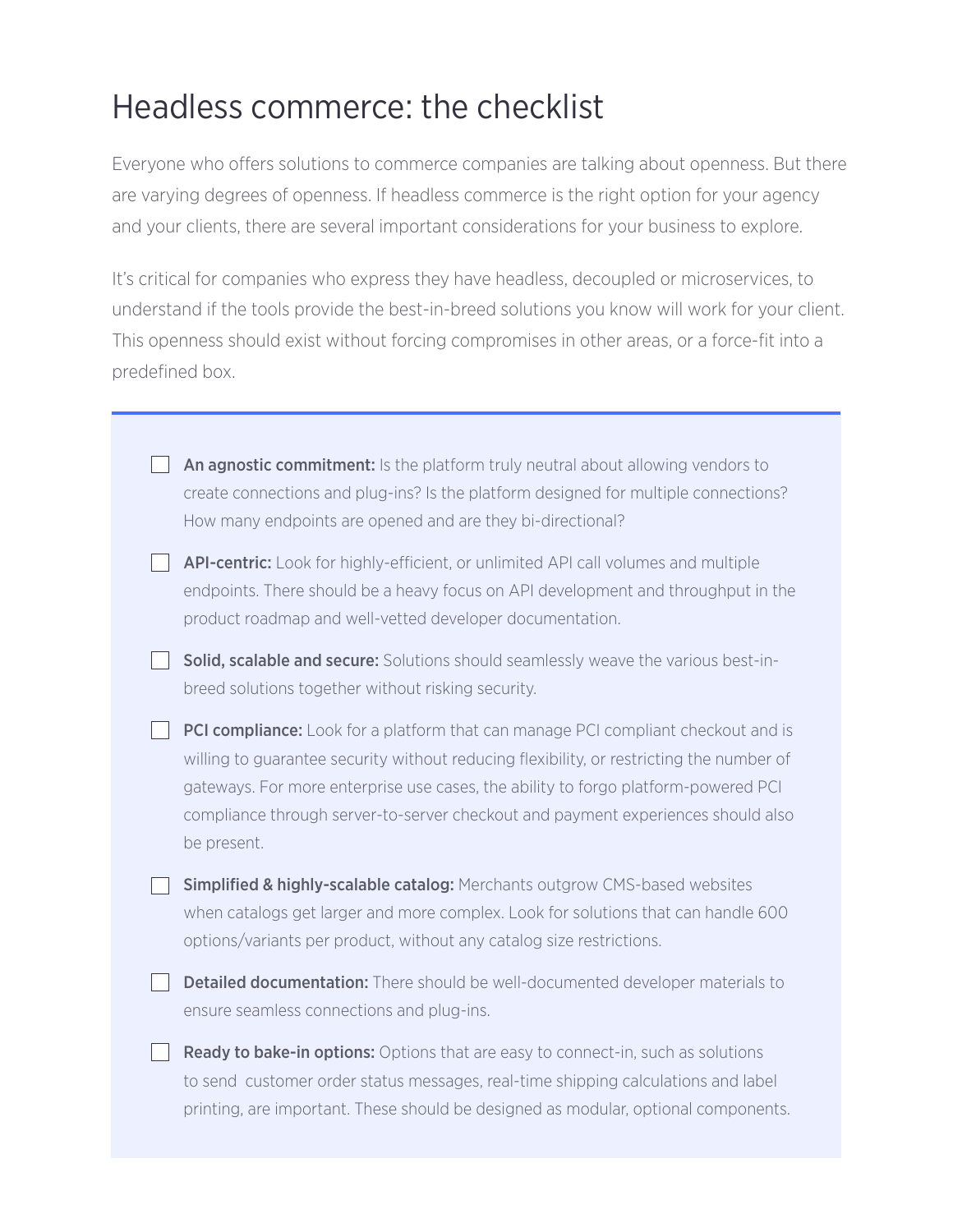## Roadblocks to avoid

As you look for a truly agnostic solution, avoid the pitfalls

#### Complex workarounds

Though a benefit to commerce-led workarounds is the ability to build the way you want to, be careful not to compromise SEO benefits and plugin interoperability when integrating your CMS solution.

With the value of a same-domain experience, however, complex workarounds can be avoided, keeping SEO functionality intact.

#### Completely decoupled options

Choice is good, but monolithic platforms are expensive. Options that are totally selfserve (download a payment app or a catalog app) might work if you have an appetite for development bills. Having pieces designed to work together in a modular system with different options takes some of the work out of headless commerce.